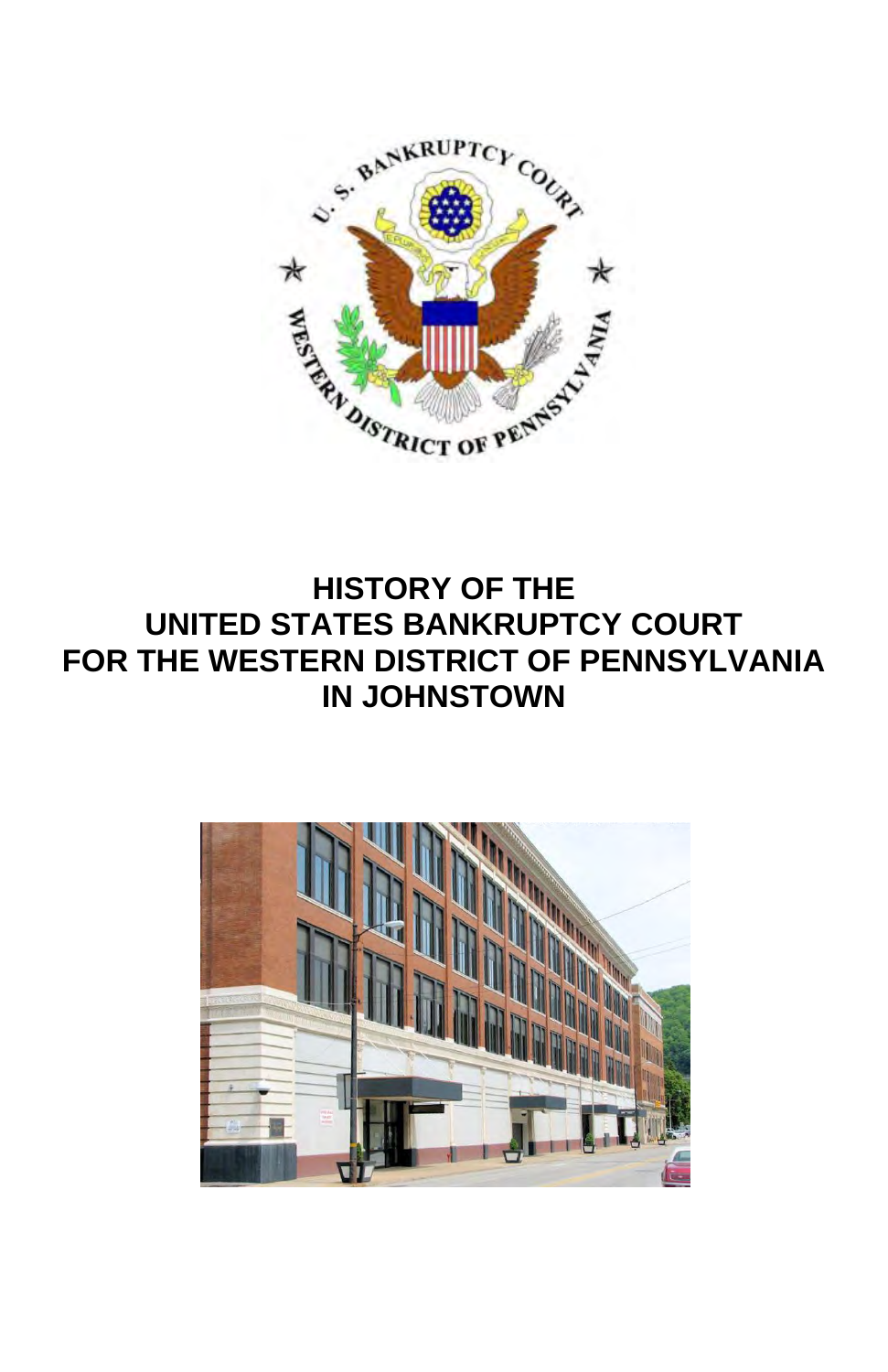

he Johnstown Bankruptcy Court traces its roots back to at least the 1950s. Under the Bankruptcy Act of 1898, the United States District Courts sat as "courts of bankruptcy" and appointed The Johnstown Bankruptcy Court traces its roots back to at least<br>the 1950s. Under the Bankruptcy Act of 1898, the United States<br>District Courts sat as "courts of bankruptcy" and appointed<br>Referees "to assist in expeditious Bankruptcy Referees performed the bulk of the judicial and administrative work on bankruptcy cases, including conducting the "first meetings of creditors." Referees' decisions on substantive matters were subject to review by the District Court.

Gerald Gibson of Ebensburg became a Referee in 1955 and William Washabaugh of Erie became a Referee in 1959. Referee Gibson and Referee Washabaugh served on a part-time basis and conducted first meetings of creditors and hearings in multiple locations throughout the Western District of Pennsylvania, including Johnstown.

Hearings in Johnstown were conducted several times a month in what were known as the "Judge's Chambers." This room was located on the second floor of what was known as the Park Building on Main Street in downtown Johnstown. The Judge's Chambers was a large room, with a small bench and wooden chairs, and was used primarily for state court arbitration cases. During the period that the Judge's Chambers were used for bankruptcy hearings in Johnstown, it was not unusual, particularly on hot days in the summer, for status conferences to be moved one door down Main Street to the air-conditioned interior and comfortably padded booths of Johnnie's Restaurant.

In 1980, with a growing case load due to the enactment of the Bankruptcy Code in 1978 and difficulty in reserving the "Judge's Chambers" due to an increase in the state court arbitration cases, the Johnstown Court was relocated to a room on the second floor of the U.S. Post Office Building on Locust Street in downtown Johnstown. The Court had a large courtroom area, with a permanent bench, and a small private office area for the Judges to use to robe and review case files, as well as to conduct status conferences in "Chambers" when conducting hearings in Johnstown.

In November of 1991, a new federal courthouse in Johnstown was officially dedicated. Efforts to construct the courthouse began in the early 1970s, when Congressman John P. Saylor was successful in his efforts to add Johnstown to the Judiciary Act as a court location. After Congressman Saylor's death, his successor, Congressman John P. Murtha, continued Saylor's efforts to establish an actual federal courthouse in Johnstown for the conduct of District Court proceedings. Aside from matters assigned to Federal Magistrate William Glosser, who dealt on a part-time basis with the occasional federal court matters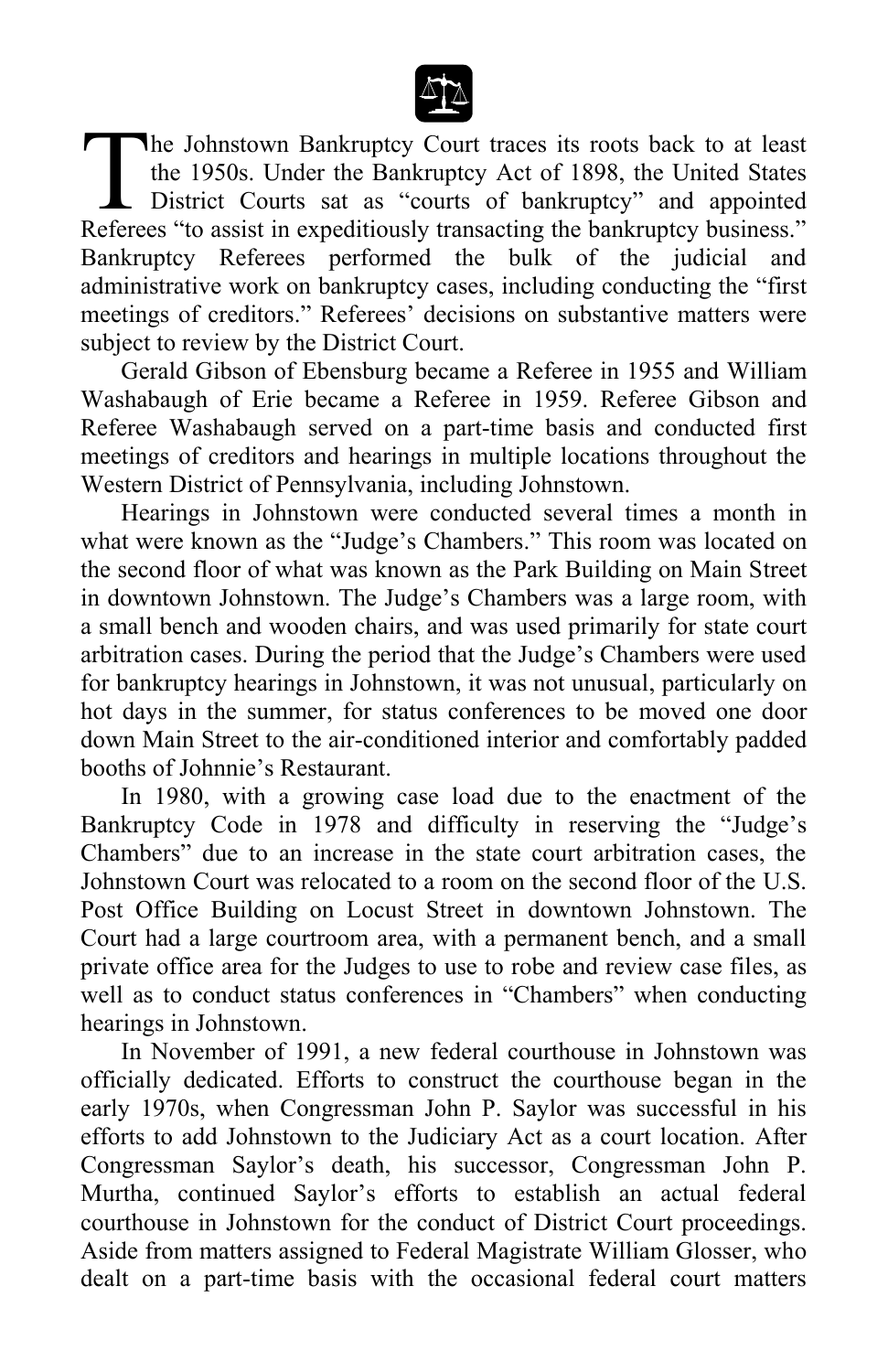initiated in what was the "Johnstown Division" for the District Court, $<sup>1</sup>$  all</sup> other Johnstown Division cases in the District Court had been handled solely by Judges assigned to the Pittsburgh Division.

After years of efforts by the Congressmen and members of the Cambria County Bar to establish a court facility, along with the successful efforts of Senator Arlen Specter to secure funding for such a facility, it was finally decided that the Federal Court House Facility in Johnstown would be located in the Penn Traffic Building on Washington Street in downtown Johnstown. This building formerly housed Johnstown's major downtown department store, the Penn Traffic Department Store.

The basement and first floor sales area of the Penn Traffic Department Store was badly damaged in the Johnstown flood of 1977



**Penn Traffic Department Store**

 $\overline{a}$ 

and the department store never reopened for business. The Penn Traffic Building was renovated and converted into office space. The design for the Johnstown court facility included two fully furnished courtrooms, one for the District Court and one for the Bankruptcy Court, two fully furnished Judge's Chambers and office areas for support staff, a

room for a law library, and related facilities. This facility houses the Bankruptcy Court to this date.

Another highlight of the history of the Johnstown Bankruptcy Court was the full implementation of a video conferencing program beginning in 1998. Through the use of new technology, the Bankruptcy Judge could sit in a courtroom along with counsel and witnesses in Pittsburgh, and could see and hear counsel and witnesses in the Johnstown courtroom, while counsel and witnesses in Johnstown could see and hear the Judge, other counsel, and witnesses sitting and appearing in Pittsburgh. This new technology allowed the Court to efficiently conduct trials, hearings and motions, without requiring the Judge, counsel or witnesses to drive more than two hours between Johnstown and Pittsburgh.

<sup>1</sup> Slightly different from the "Johnstown Counties" in the Pittsburgh Division of the Bankruptcy Court, the "Johnstown Division" of the District Court is limited to cases in which the plaintiff or defendant resides in or is domiciled in Bedford, Blair, Cambria, Clearfield, or Somerset Counties.